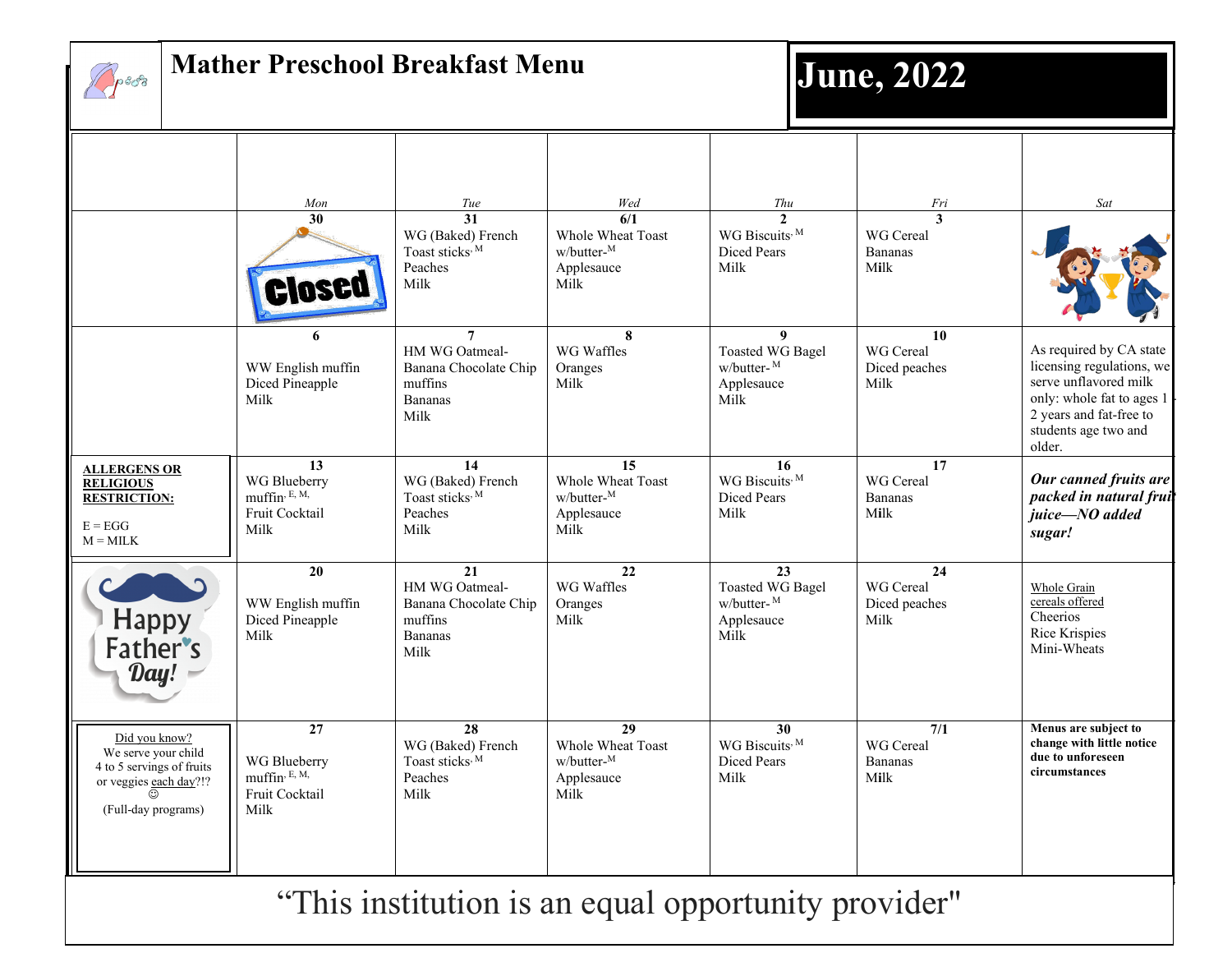

## **Mather Preschool Lunch Menu June, 2022**

| Sun                                                                                                                                                                      | Mon                                                                                                          | Tue                                                                                                                           | Wed                                                                                                                                              | <b>Thu</b>                                                                                                        | Fri                                                                                                                | <b>Sat</b>                                                                                                                               |
|--------------------------------------------------------------------------------------------------------------------------------------------------------------------------|--------------------------------------------------------------------------------------------------------------|-------------------------------------------------------------------------------------------------------------------------------|--------------------------------------------------------------------------------------------------------------------------------------------------|-------------------------------------------------------------------------------------------------------------------|--------------------------------------------------------------------------------------------------------------------|------------------------------------------------------------------------------------------------------------------------------------------|
| As required by CA state<br>licensing regulations, we<br>serve unflavored milk only:<br>whole fat to ages $1 - 2$<br>years, and fat free to<br>students age two and older | 30                                                                                                           | 31<br>HM Whole Wheat<br>Mac & Cheese <sup>M,C</sup> ,<br><b>Steamed Broccoli</b><br>Florets<br>Pineapple<br>Milk              | 6/1<br>Chef Salad W/Ranch*<br>(Mixed Baby Greens,<br>Turkey <sup>C</sup> &Cheese <sup>M*</sup> ),<br>WG Corn Muffin<br>Cucumber or Fruit<br>Milk | $\mathcal{L}$<br>Beef & Cheese Tacos <sup>B</sup><br>W/Whole Grain shells<br>Mixed Green Salad<br>Oranges<br>Milk | Whole Grain Cheese<br>Pizza <sup>M</sup> ,<br>Spinach Salad w/<br>Ranch Dressing*<br><b>Bananas</b><br>Milk        |                                                                                                                                          |
|                                                                                                                                                                          | Teriyaki Chicken Strips<br>WG Brown Rice<br>Peas & Carrots<br>Oranges<br>Milk                                | Whole Wheat Spaghetti<br>w/ Meat & Sauce<br>Green Beans<br>Peaches<br>Milk                                                    | 8<br>Turkey Sandwich <sup>C</sup><br>w/Mixed Greens +<br><b>Whole Wheat Bread</b><br>Raisins<br>Orange<br>Milk                                   | 9<br>Cheeseburger <sup>B</sup> on a<br>Whole Wheat Bun<br><b>Baked Sweet Potato</b><br>Fries<br>Apples & Milk     | 10<br>Baked Fish sticks <sup>F</sup><br>Whole Wheat Pasta<br>Peas & Carrots<br>Diced Pineapple<br>Milk             | *Ranch Dressing contains<br>MILK!<br>*"HM" means Homemade<br>"WG"=Whole grain rich                                                       |
|                                                                                                                                                                          | 13<br>Grilled Cheese <sup>M</sup><br>Sandwich on Whole<br><b>Wheat Bread</b><br>Tomato Soup<br>Apple<br>Milk | 14<br>HM Whole Wheat<br>Mac & Cheese <sup>M,C</sup> ,<br>Steamed Broccoli<br>Florets<br>Pineapple<br>Milk                     | 15<br>Chef Salad W/Ranch*<br>(Mixed Baby Greens,<br>Turkey <sup>C</sup> &Cheese <sup>M*</sup> ),<br>WG Corn Muffin<br>Cucumber or Fruit<br>Milk  | 16<br>Beef & Cheese Tacos <sup>B</sup><br>W/Whole Grain shells<br>Mixed Green Salad<br>Oranges<br>Milk            | 17<br>Whole Grain Cheese<br>$Pizza^M$ ,<br>Spinach Salad w/<br>Ranch Dressing*<br>Bananas<br>Milk                  |                                                                                                                                          |
| Happy<br>Father's<br>Day!                                                                                                                                                | 20<br>Teriyaki Chicken Strips<br>WG Brown Rice<br>Peas & Carrots<br>Oranges<br>Milk                          | 21<br>Whole Wheat Spaghetti<br>w/ Meat & Sauce<br>Green Beans<br>Peaches<br>Milk                                              | 22<br>Turkey Sandwich <sup>C</sup><br>w/Mixed Greens +<br>Whole Wheat Bread<br>Raisins<br>Orange<br>Milk                                         | 23<br>Cheeseburger <sup>B</sup> on a<br>Whole Wheat Bun<br><b>Baked Sweet Potato</b><br>Fries<br>Apples & Milk    | 24<br>Baked Fish sticks <sup>F</sup><br><b>Whole Wheat Pasta</b><br>Peas & Carrots<br>Diced Pineapple<br>Milk      | <b>ALLERGENS OR</b><br><b>RELIGIOUS</b><br><b>RESTRICTIONS:</b><br>$E = EGG$<br>$M = MILK$<br>$B = BEEF$<br>$F = FISH$<br>$C = CHICKEN/$ |
| Did you know?<br>We serve your child 4<br>to 5 servings of fruits or<br>veggies each day?!?<br>(Full-day programs)                                                       | 27<br>Grilled Cheese <sup>M</sup><br>Sandwich on Whole<br>Wheat Bread<br>Tomato Soup<br>Apple<br>Milk        | $\overline{28}$<br>HM Whole Wheat<br>Mac & Cheese <sup>M,C</sup> ,<br><b>Steamed Broccoli</b><br>Florets<br>Pineapple<br>Milk | 29<br>Chef Salad W/Ranch*<br>(Mixed Baby Greens,<br>Turkey <sup>C</sup> &Cheese <sup>M*</sup> ),<br>WG Corn Muffin<br>Cucumber or Fruit<br>Milk  | 30<br>Beef & Cheese Tacos <sup>B</sup><br>W/Whole Grain shells<br>Mixed Green Salad<br>Oranges<br>Milk            | 7/1<br>Whole Grain Cheese<br>Pizza <sup>M</sup> ,<br>Spinach Salad w/<br>Ranch Dressing*<br><b>Bananas</b><br>Milk | <b>TURKEY</b>                                                                                                                            |

"This institution is an equal opportunity provider"